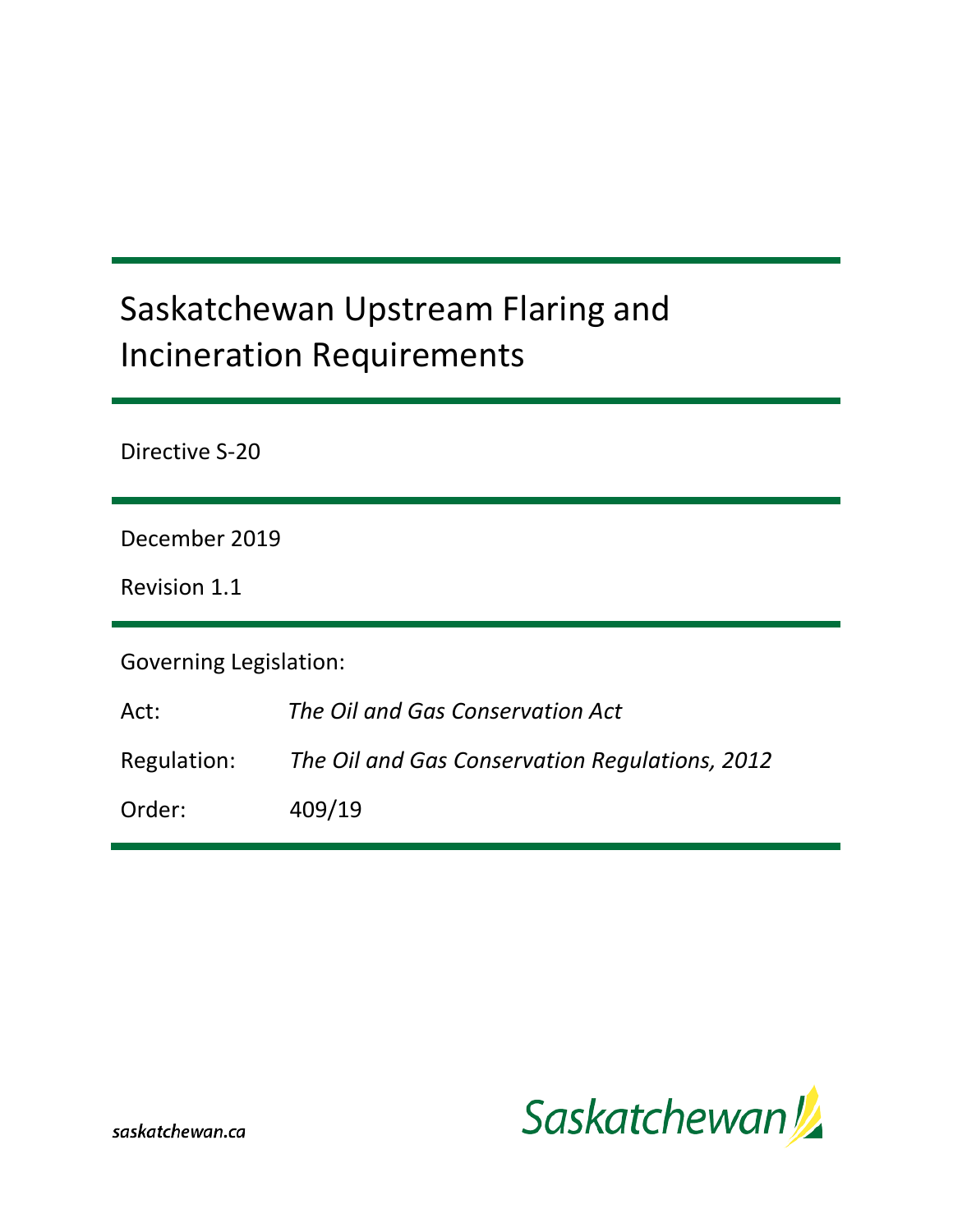# **Record of Change**

| <b>Revision</b> | Date          | <b>Description</b>                                  |
|-----------------|---------------|-----------------------------------------------------|
| 0.0             | July 1, 2011  | Original                                            |
| 1.0             | November 2015 | Update to facilitate implementation of IRIS in 2015 |
| 1.1             | December 2019 | Update to include recent contact information        |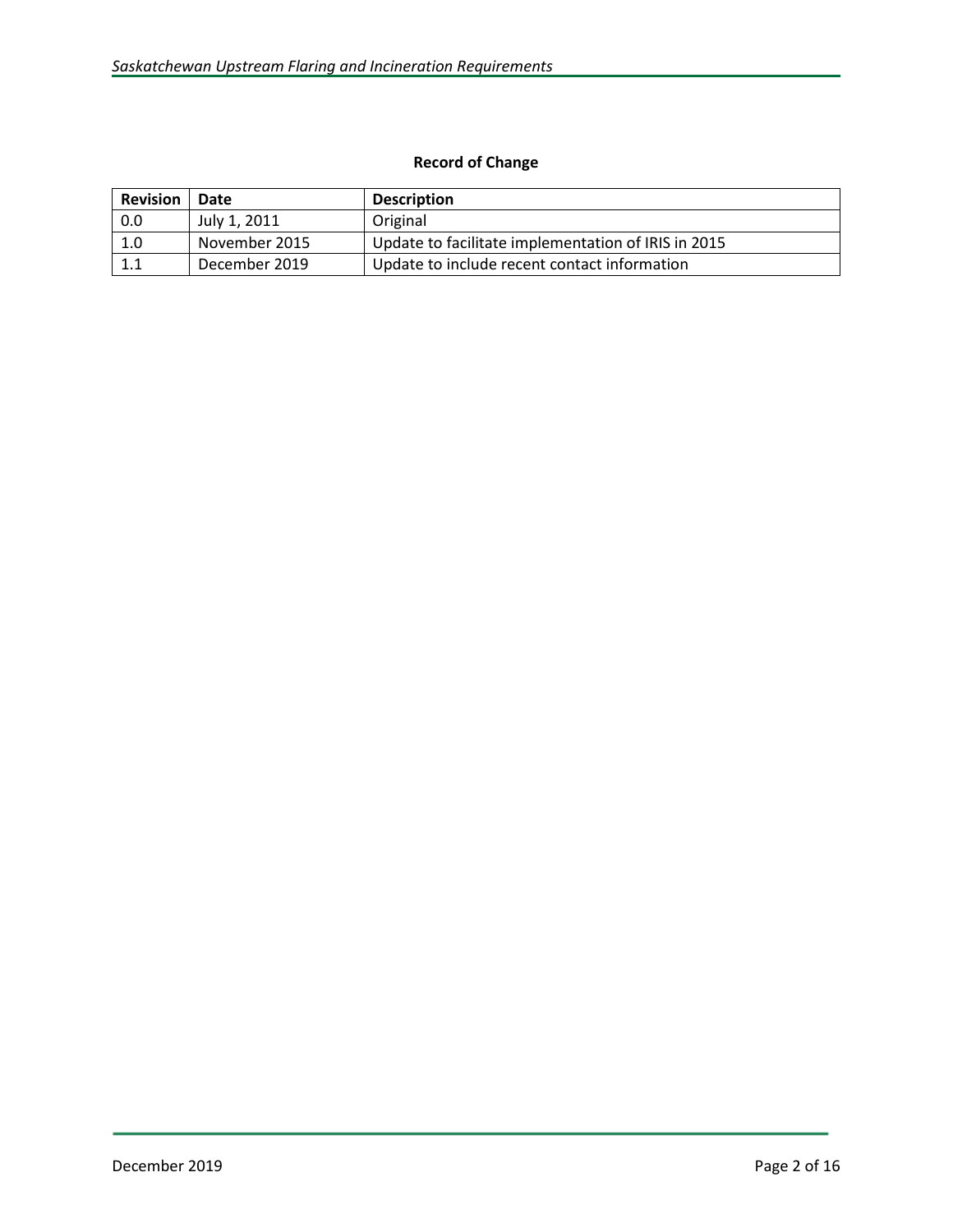# **Contents**

| 1. |      |  |  |  |  |  |  |  |
|----|------|--|--|--|--|--|--|--|
|    | 1.1  |  |  |  |  |  |  |  |
|    | 1.2  |  |  |  |  |  |  |  |
| 2. |      |  |  |  |  |  |  |  |
| 3. |      |  |  |  |  |  |  |  |
|    | 3.1  |  |  |  |  |  |  |  |
|    | 3.2  |  |  |  |  |  |  |  |
|    | 3.3  |  |  |  |  |  |  |  |
|    | 3.4  |  |  |  |  |  |  |  |
|    | 3.5  |  |  |  |  |  |  |  |
|    | 3.6  |  |  |  |  |  |  |  |
|    | 3.7  |  |  |  |  |  |  |  |
|    | 3.8  |  |  |  |  |  |  |  |
|    | 3.9  |  |  |  |  |  |  |  |
|    | 3.10 |  |  |  |  |  |  |  |
|    | 3.11 |  |  |  |  |  |  |  |
| 4. |      |  |  |  |  |  |  |  |
| 5. |      |  |  |  |  |  |  |  |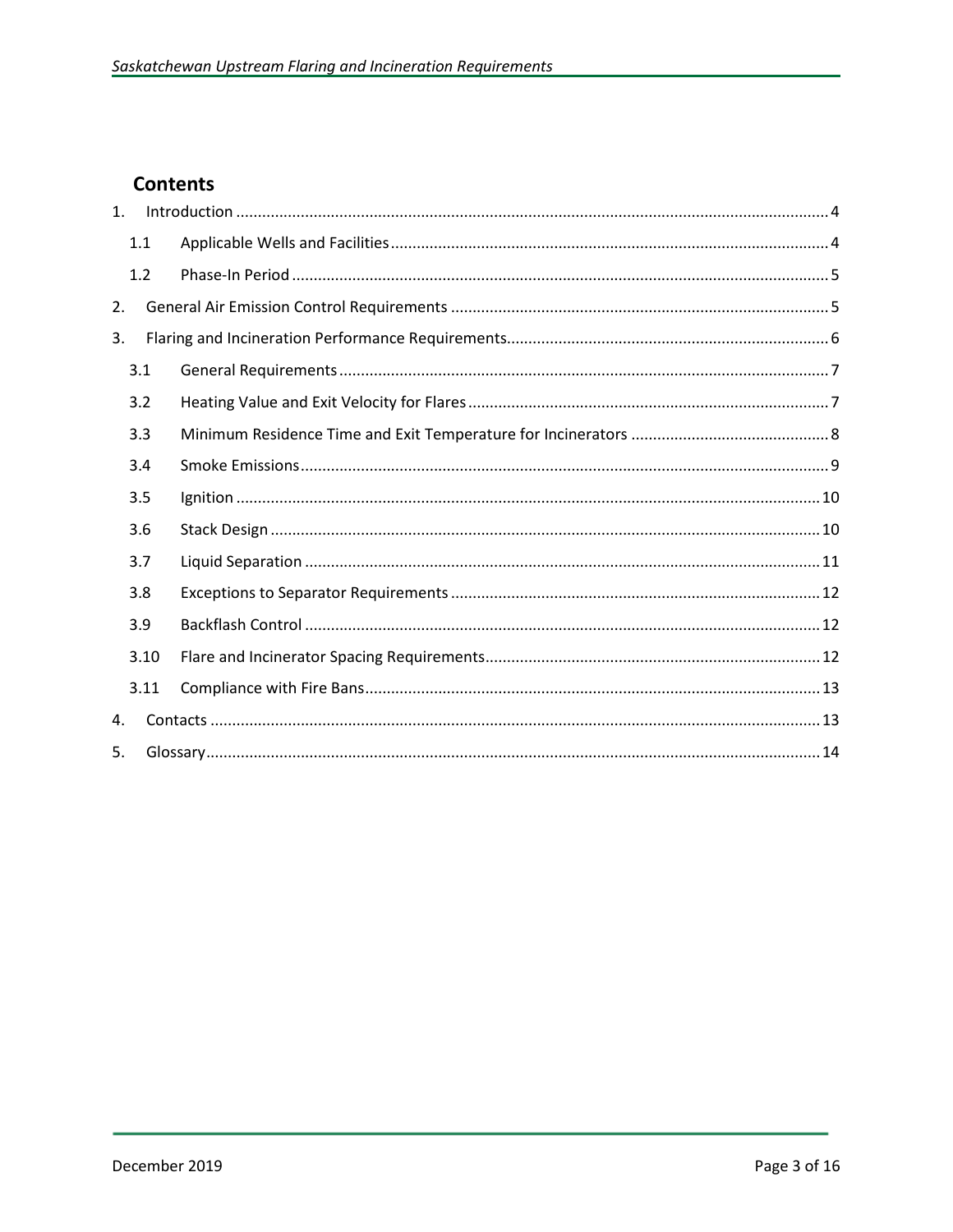#### <span id="page-3-0"></span>**1. Introduction**

This document provides comprehensive upstream oil and gas flaring and incineration performance, equipment spacing and set-back distance specifications.

The use of flare pits and earthen pits as storage receptacles in the production operation of wells and facilities are strictly prohibited in Saskatchewan since 2002. All flare pits shall be immediately decommissioned and site remediated.

Where approved, flare pits may be used during drilling of a well.

Directive S-20 has been developed through the *Saskatchewan Upstream Oil and Gas Industry Flaring and Venting Emission Reduction Committee*. The committee consists of subject matter experts in the field of production accounting, air quality protection, oil and gas operations, and gas processing, as well as representatives from the upstream oil and gas industry associations and Government of Saskatchewan organizations.

The participating organizations include:

- Canadian Association of Petroleum Producers (CAPP)
- Small Explorers and Producers Association of Canada (SEPAC)
- Saskatchewan Ministry of Energy and Resources (ER)
- Saskatchewan Ministry of Environment (ENV)
- TransGas Limited
- SaskPower

#### <span id="page-3-1"></span>**1.1 Applicable Wells and Facilities**

The standards specified in the Directive S-20 apply to wells and facilities licensed or approved under The Oil and Gas Conservation Act and/or The Oil and Gas Conservation Regulations, 2012.

Portable incinerator or flare stack used during drilling, servicing, turn-around or tests and located and used on the site for less than one year is exempt from these requirements with exception of applicable equipment spacing. Saskatchewan Ministry of Energy and Resources (ER) may at any time require the licensee to meet these requirements or shut-down the incineration or flaring operations, if in the opinion of ER, that environmental, public safety or valid public complaints or concerns are present.

Any applicable equipment (i.e. flare knock out drums) attached to the incinerator or flare stack must comply with these requirements, S-01 or any other requirements specified by ER.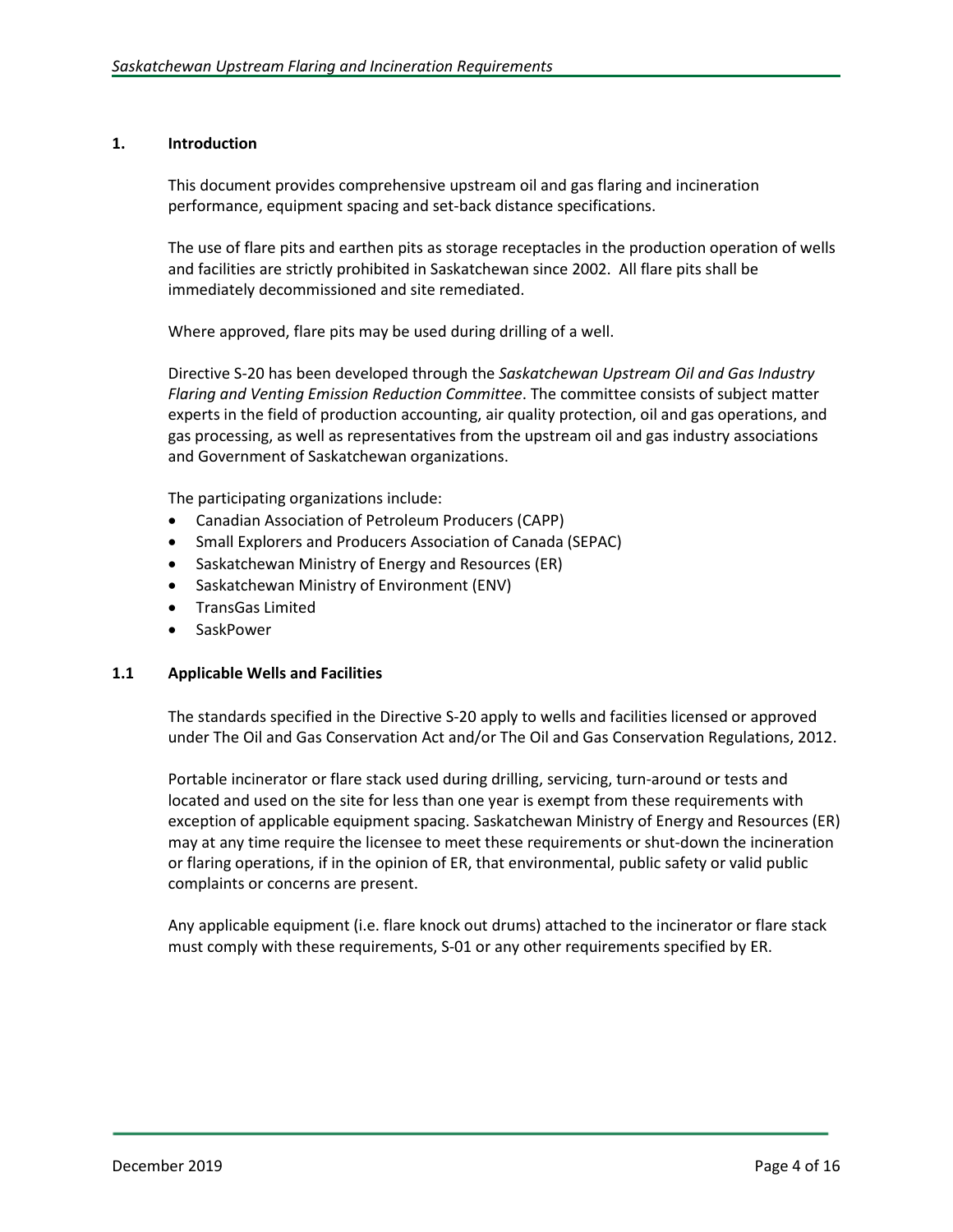# <span id="page-4-0"></span>**1.2 Phase-In Period**

Flare stacks or incinerator installed prior to July 1, 2012 at wells or facilities licensed prior to July 1, 2012 must meet the standards specified in the Saskatchewan Upstream Petroleum Industry Storage Standards, S-01 Version January 1, 2002, Section 2.2.1, unless otherwise approved in writing by ER.

If the aforementioned existing flare stack does not meet the S-01 version 2002, the licensee shall immediately upgrade to the Directive S-20, with exception of equipment spacing requirements, or make a written request for an exemption to ER. Licensee may use the applicable equipment spacing specified in Section72 of *The Oil and Gas Conservation Regulations, 2012*. All written requests must include the licence number of the well or facility and technical rationale on how these flare stack or incinerator can be operated safe and environmentally responsibly. If an exemption is granted, the exemption will be added as a condition of the existing well or facility licence.

All existing flare stack or incinerator that meets the S-01 version 2002, do not need to upgrade to the Directive S-20 standard unless:

- Flaring or incinerator system is being upgraded as a part of normal upgrade process of the well or facility, after July 1, 2012;
- Facility licence is amended due to facility expansion, for example a battery is upgraded to a gas plant;
- Single Well Battery (a licensed well) is upgraded to a multi-well battery;
- Gas sent to the flare stack or incinerator has [H2S] equal to or greater than 10 mol/kilomol as measured at the source; or
- Instructed by ER.

Any flare stack or incinerator installed on or after July 1, 2012 shall comply with standards specified in the Directive S-20.

Exemption may be granted by ER if the licensee provides an acceptable technical rationale to support the requested exemption.

# <span id="page-4-1"></span>**2. General Air Emission Control Requirements**

No person shall flare, incinerate and/or vent a volume of associated gas greater than 900  $m^3$  per day from any oil well or facility to the atmosphere unless the activity meets the requirements of S-10.

The licensee shall install a vapour recovery unit to prevent the emission of volatile gases from storage devices and associated processing equipment at a facility or well site when [H<sub>2</sub>S] is equal to or greater than 10 mol/kilomol as measured at the source of emission or 0.01 mol/kilomol as measured at the edge of the lease.

ER may specify a limit for concentration of volatile organic compounds or other air contaminants that can be emitted into the air, where or when in the opinion of ER it is necessary to do so to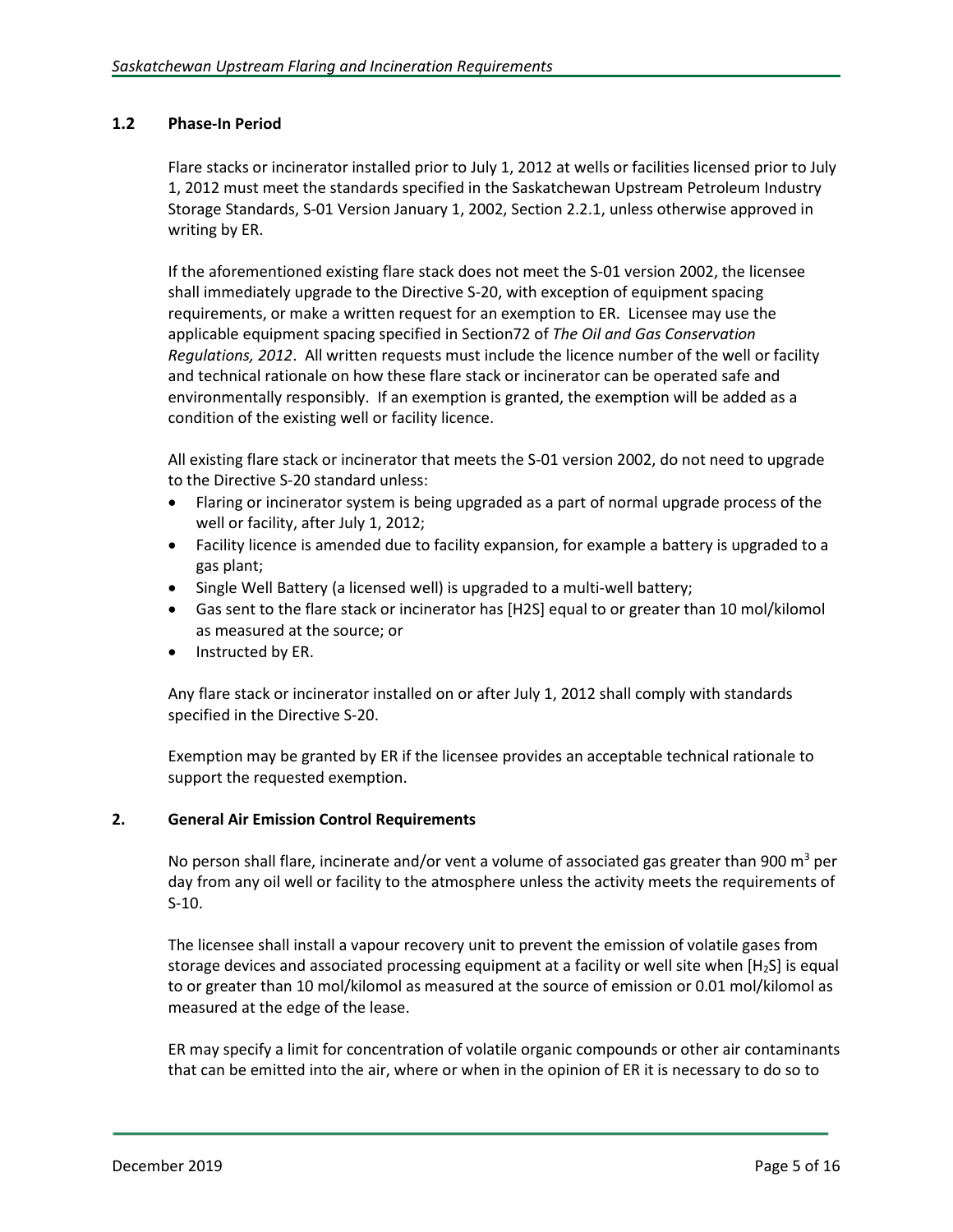protect the environment, property or the public safety. The recovered gases shall be flared or collected for fuel.

Other methods to control sour gas emissions at a licensed facility or well site may be approved by the ministry. Upon request by ER, the licensee must be able to demonstrate the effectiveness of the emission control methods employed at these facilities or well sites.

No one shall operate an upstream oil and gas facility or a well in a manner that results in air pollution emission that exceeds the ambient air quality standards prescribed by Saskatchewan Ministry of Environment (ENV).

Where persistent or significant odour complaints are received at a licensed facility or a well, and obvious and measurable risk exists, or at the discretion of ER, the licensee may be ordered and required to implement one or more of the following mitigative measure(s):

- conduct an air quality investigation or install air quality monitoring equipment
- attempt to eliminate the air contaminants at their source
- implement good housekeeping to minimize fugitive emissions
- develop and implement a public information and consultation program
- seal and leak proof storage vessels and equipment
- install a vapour recovery unit on storage or process equipment
- direct the recovered vapour to properly operating flares as per section 2.2.1
- recover associated gas (gas associated with crude oil production) that may be vented or flared
- any combination of these requirements as ordered by ER

ER in consultation with the licensee requires carrying out air dispersion models at a well or facility, following the Saskatchewan Air Quality Modelling Guideline, 2012:

- when [H2S] is equal to or greater than 10 mol/kilomol as measured at the source of emission or 0.01 mol/kilomol as measured at the edge of the lease;
- Air dispersion models must be carried out at a well or facility when ordered by ER.

# <span id="page-5-0"></span>**3. Flaring and Incineration Performance Requirements**

These requirements apply to flares and incinerators used in all upstream oil and gas systems for burning sweet, sour, and acid gas. This includes portable equipment used for temporary operations such as well completion, servicing, and testing. Flare and incinerator systems including associated separation equipment, piping and controls.

Although some design or operating specifications are provided, Directive S-20 is not a substitute for comprehensive engineering design codes and guidelines. It identifies minimum ER regulatory requirements but is not intended as a comprehensive design manual.

Licensees must ensure that a professional engineer, certified technician, certified engineering technologist or registered engineering technologist is responsible for the design or review of flare and incinerator systems, including separation, related piping, and controls, and for the specification of safe operating procedures. Equipment and controls design information must be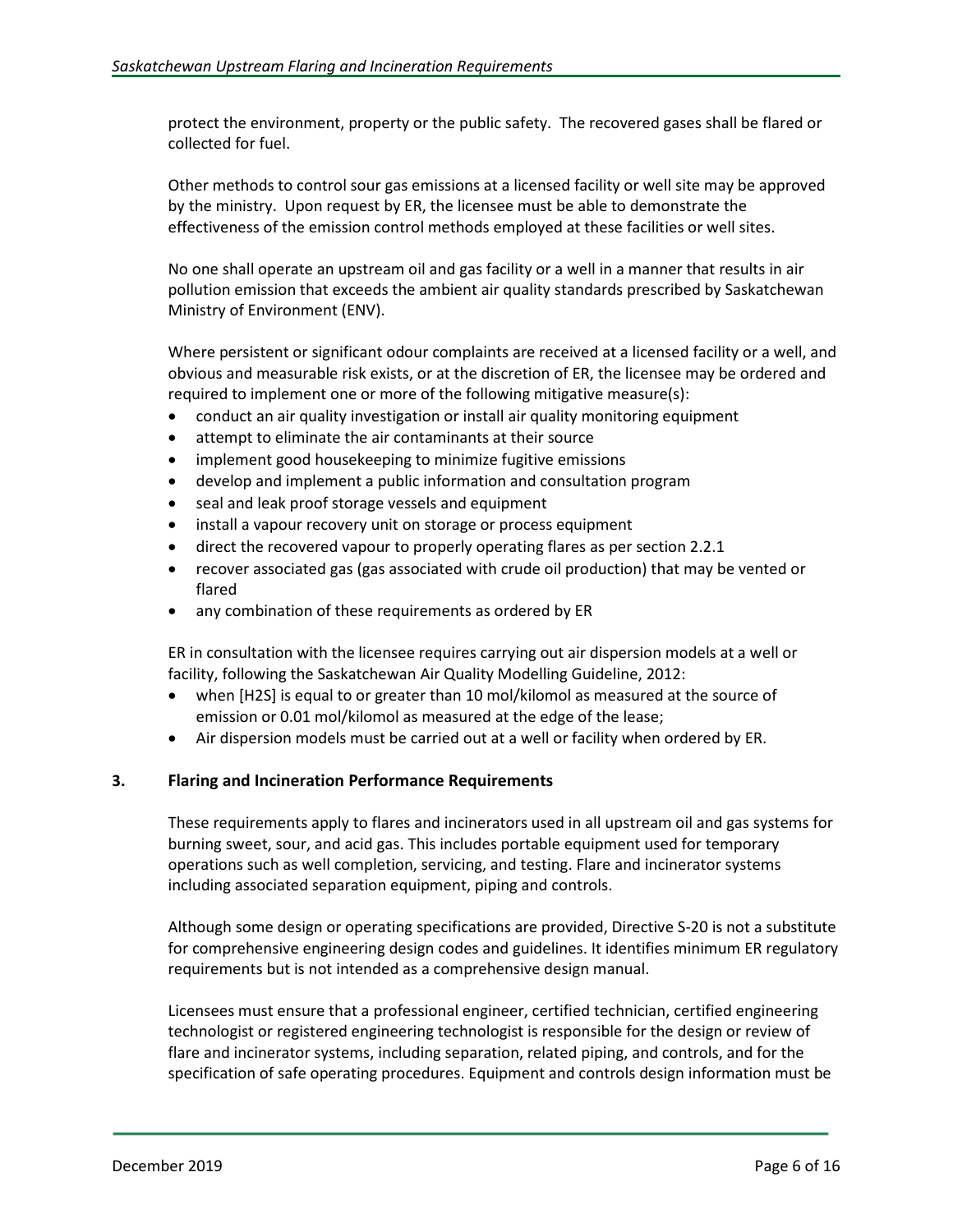provided to ER upon request if ER determines that there is a concern with the equipment or controls.

Licensees must ensure that operating procedures that define the operational limits of flare or incinerator systems are documented and implemented and that these procedures meet the design requirements. Operating limits and procedures must be provided to ER immediately upon request. Flare and incinerator systems must be operated within operational ranges and type of service specified by the designing or reviewing engineer, technician, or technologist. If this equipment is used for emergency shutdowns, this must be considered in the design.

If a licensee is using a flare or incinerator in a field service that has not previously been field tested, the licensee must be able to provide actual monitoring data to show that performance specifications can be met. Field testing of newly designed equipment is not allowed unless there are acceptable and redundant combustion systems to ensure that any sweet, sour, or acid gas can be properly combusted if the new equipment fails to perform as predicted or the ability exists for the facility to be shut in if problems arise.

API-RP-521: Guide for Pressure-Relieving and Depressuring Systems, Section 4: Selection of Disposal Systems, as well as applicable fire safety codes, electrical codes, CSA standards, and mechanical engineering standards, are all necessary references for the design of gas combustion systems.

Licensees must comply with Saskatchewan safety regulations with respect to the design of pressure vessels and piping systems and the design of equipment and operating procedures.

ER recommends that licensees use best engineering practices in the design and operation of flare systems, as well as appropriate engineering codes and standards.

# <span id="page-6-0"></span>**3.1 General Requirements**

Flares and incinerators, and other gas combustion systems, including those using sour gas as a fuel for production or process equipment, must be designed, maintained, and operated so that emissions do not exceed the Ambient Air Quality Standards prescribed by ENV.

ER may require the licensees to modify or replace existing flares or incinerators if in the opinion of ER that the operation is resulting in off-lease odour, associated complaints or continuous or frequent visible black smoke.

# <span id="page-6-1"></span>**3.2 Heating Value and Exit Velocity for Flares**

If a flare is also subject to The Clean Air Act approval, the more stringent requirement on minimum heating value will apply.

- The combined net or lower heating value of gas, including make-up fuel gas, directed to a flare must not be less than 20 mega joules per cubic metre (MJ/m<sup>3</sup>), except as noted below:
	- o If existing stacks have an established history of stable operation and compliance with the Ambient Air Quality Standards prescribed by ENV (licensees are expected to support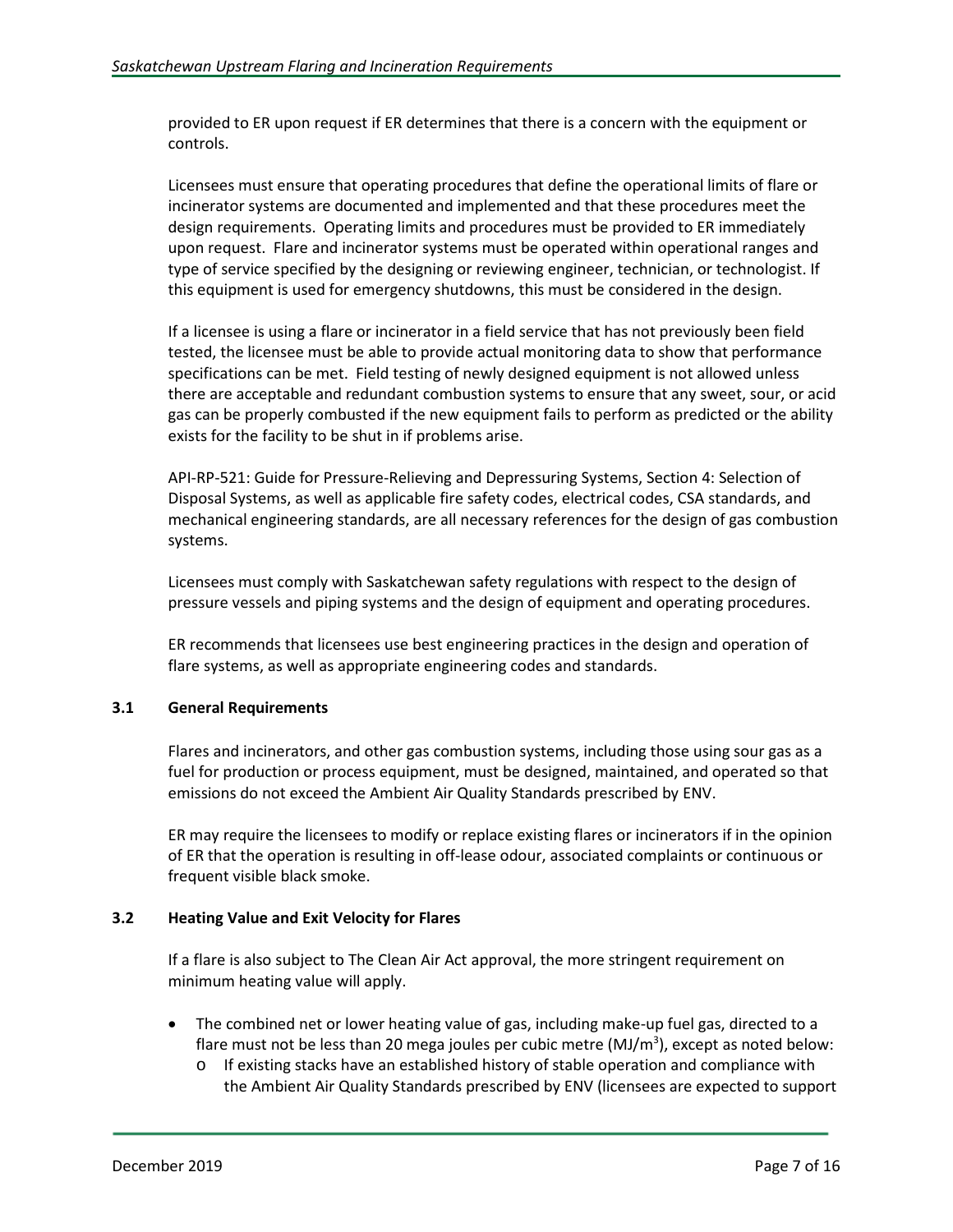claims that existing stacks have operated satisfactorily over time), licensees are allowed to maintain the current heating value provided that it is not less than 12 MJ/m<sup>3</sup>.

- o If flare stacks have a history of flame failure, odour complaints, and/or exceedances of the Ambient Air Quality Standards prescribed by ENV, licensees must operate with a combined flare gas heating value of not less than 20 MJ/m3.
- o The combined net or lower heating value of acid gas plus make-up fuel gas directed to existing or new flares must not be less than 12 MJ/m3under any circumstance.
- o Sour gas plant emergency systems must be configured to ensure that the flared gas heating value is not less than 12 MJ/m3 and the Ambient Air Quality Standards prescribed by ENV are met. ER recommends that 20 MJ/m3heating value be maintained for non-routine flaring but recognizes that short duration emergency flaring with a gas heating value of less than 20 MJ/m3may occasionally occur.
- If fuel make-up is required, it must be specified for flare stacks by a qualified technical professional:
	- o Equipment controls must be installed and operating procedures must be documented to ensure minimum fuel gas make-up during routine and non-routine operating conditions.
	- o Facilities must be operated in compliance with specified minimum fuel gas make-up requirements.
- The flare tip diameter must be properly sized for the anticipated flaring rates. Equipment and controls design information must be provided to ER upon request if ER determines that there is a concern with the equipment or controls.
- Operating limits and procedures must be provided to ER immediately upon request.

# <span id="page-7-0"></span>**3.3 Minimum Residence Time and Exit Temperature for Incinerators**

- Incinerators must provide a minimum residence time of 0.5 seconds at maximum flow rate or greater as required for complete combustion of heavier gases.
	- o Incinerators must be operated without exposed flame.
	- $\circ$  If the gas contains less than 10 mol/kmol of [H2S] as measured at the source and the unsupplemented heating value of the gas is 20 MJ/m3 or greater, no minimum residence time is required.
- Incinerators must operate with a minimum exit temperature of 600°C.
	- o For combustion of gases with less than 10 mol/kilomol of [H2S] as measured at the source and an unsupplemented heating value of 20 MJ/m3or greater, no minimum exit temperature or temperature monitoring is required.
	- $\circ$  For combustion of gases with greater than 10 mol/kilomol of [H<sub>2</sub>S], the facility must be designed to automatically shut down if the exit temperature of the incinerator drops below either 600°C or the required temperature to meet the Ambient Air Quality Standards prescribed by ENV whichever is higher.
		- For combustion of gases with greater than 50 mol/kilomol of  $[H<sub>2</sub>S]$ , the incinerator must also be equipped with process temperature control and recording.
		- All violations, together with measures taken to prevent recurrence, must be immediately reported by the licensee to the appropriate ER Field Office.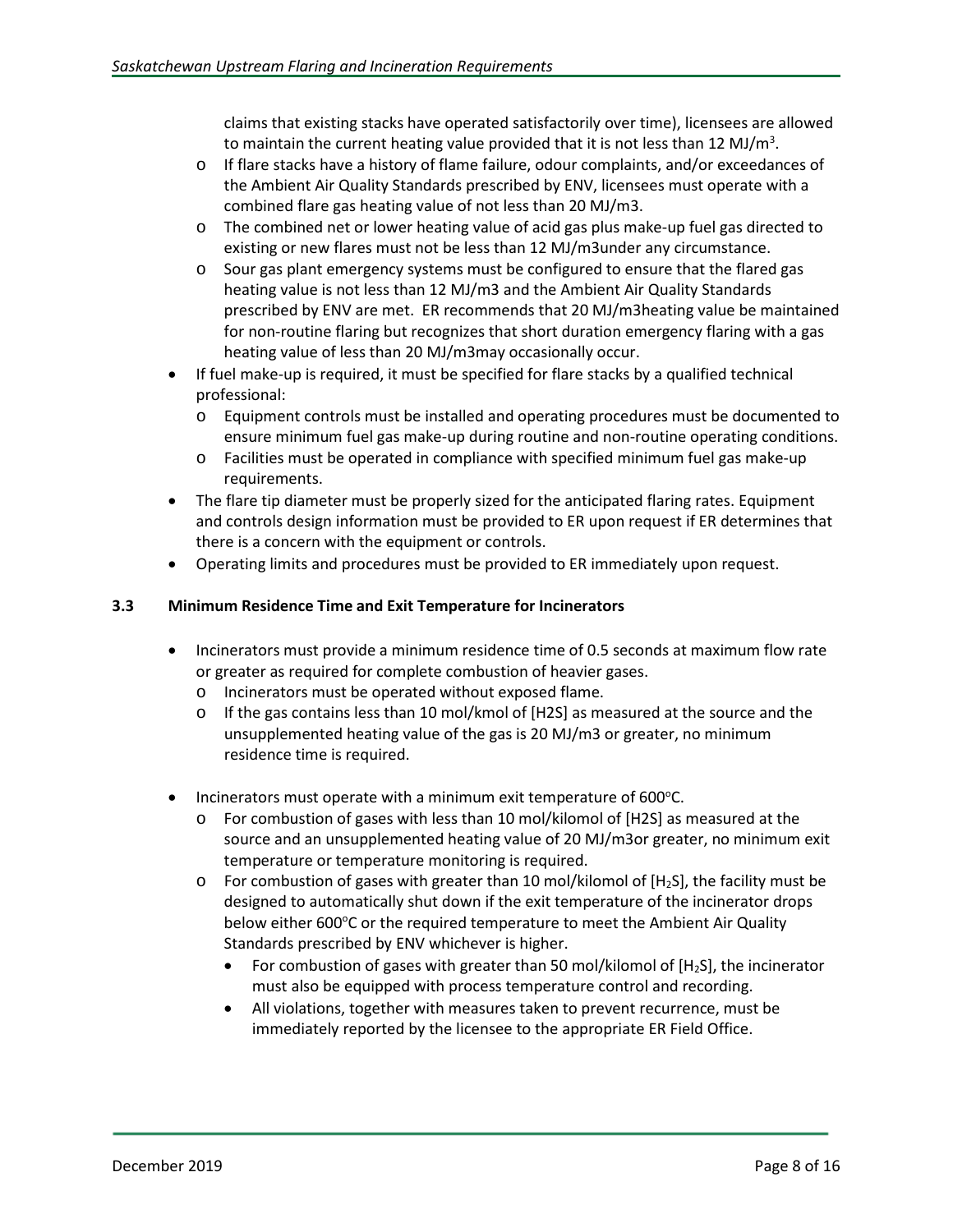- Any enclosed combustion technology not meeting the above requirements (minimum exit temperature and minimum residence time) must submit third-party verified conversion efficiency test results to ER for approval.
	- o Test programs and submissions must be provided by a qualified person and must include:
		- Inlet gas parameters, including flow rates and composition;
		- Stack gas exit parameters, including temperature and composition;
		- Material and energy balance calculations;
		- A mass-weighted conversion efficiency value representative of the exit conditions;
		- Discussion of the variation of measured and calculated results, depending on sampling location across the stack; and
		- Discussion of extending test results to other inlet conditions, including discussion of inlet limitations for H2S concentration and inlet gas flow rate.
		- All testing must meet the Alberta Stack Sampling Code unless otherwise approved
		- Temperature monitoring and reporting requirements would still apply.
- Equipment and controls design information must be provided to ER upon request if ER determines that there is a concern with the equipment or controls.
- Operating limits and procedures must be provided to ER immediately upon request.
- Licensees using incinerators must be able to provide details about the conversion efficiency of the equipment. Any of the following are considered to be acceptable evidence of compliance with this requirement:
	- o The design at the maximum specified capacity meets the residence time, temperature, and conversion efficiency requirements, as calculated using AERincin.xls spreadsheet, or
	- o Conversion efficiency for incinerator is 99% or greater, based on one of the following:
		- the manufacturer's third-party-verified conversion efficiency test results, provided that the tests were conducted under conditions representative of the facility design, or
		- actual field measurements of conversion efficiency from the operating facilities following start-up.
	- o If conversion efficiency is less than 99%, the incinerator will be considered to operate as a flare and must meet all requirements for flares, including stack height.

# <span id="page-8-0"></span>**3.4 Smoke Emissions**

Routine gas combustion must not result in continuous or repeat black smoke emissions over a consecutive period of six minutes. Any smoke emissions that may result in public concern must immediately be reported to the appropriate ER Field Office.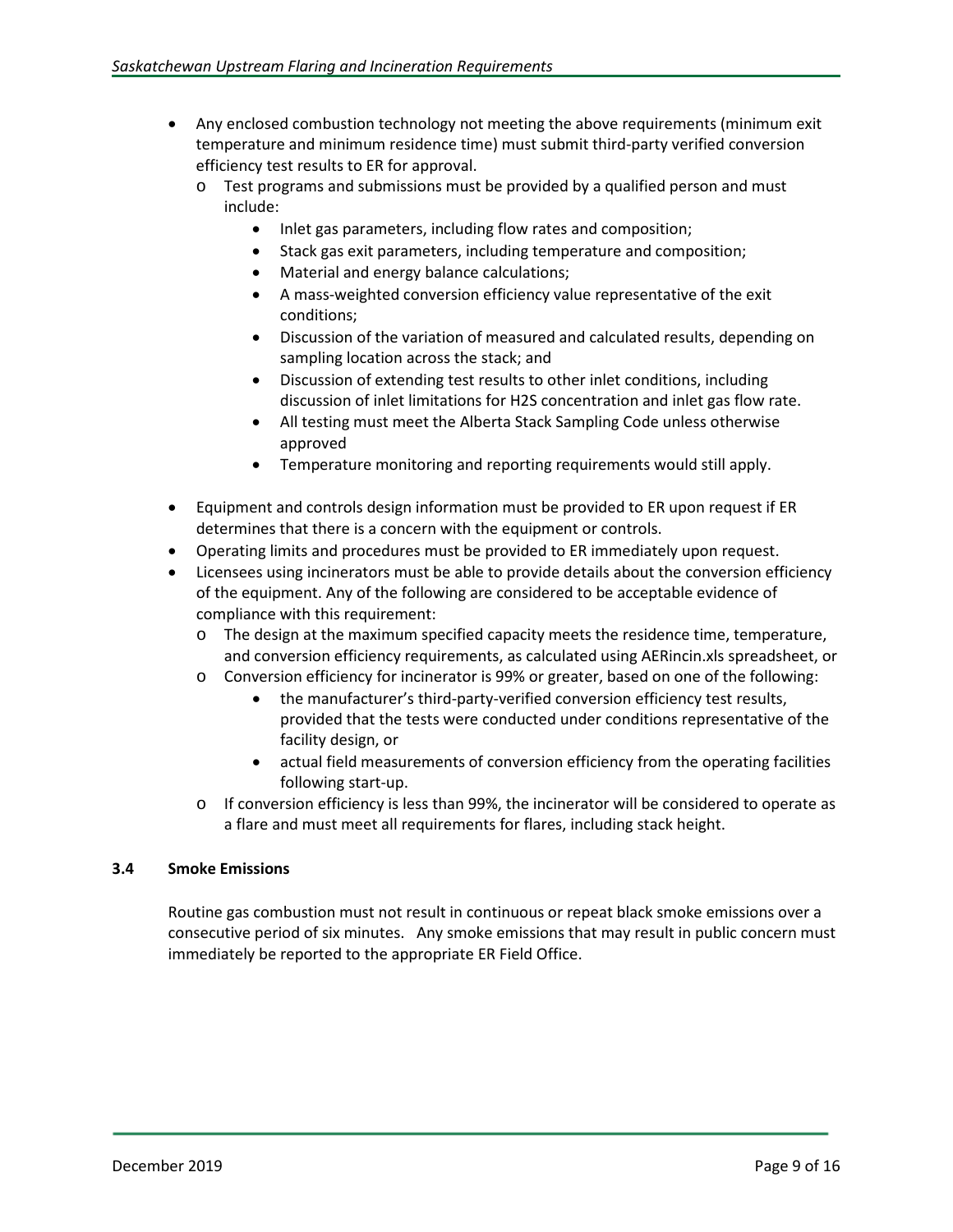# <span id="page-9-0"></span>**3.5 Ignition**

- Acid gas and sour gas flares and incinerators must have reliable systems to ensure continuous ignition of any gas that may discharge to the device.
	- o At all facilities (excluding gas plants) where the gas contains more than 10 mol/kilomol of [H2S], a pilot or automatic ignition device must be installed on flares and incinerators for continuous (e.g., sour water or condensate tank flash-gas) and intermittent (e.g., emergency depressuring) sources.
	- o At gas plants where gas contains more than 0.01 mol/kilomol of [H2S], pilots and automatic ignition must be installed on flares and incinerators.
	- o If repeat failures have occurred or off-lease odours or other impacts have resulted from failure to ensure ignition of sour gas, regardless of H2S content, ER may require installation of:
		- both pilots and automatic ignition, and/or
		- flame failure detection and alarms.
- Manual flare and incinerator ignition subject to good fire safety practices will be accepted for non-routine purposes where:
	- o no continuous gas flow exists, and
	- o no automatic relieving systems are connected to the stack.

# <span id="page-9-1"></span>**3.6 Stack Design**

Flares and incinerators must meet or exceed all of the applicable stack design requirements listed below.

- Flare and incinerator stacks must be designed so that the maximum radiant heat intensity at ground level will not exceed 4.73 kilowatts per square metre (kW/m2).
	- o Ground-level radiant heat determinations for flares must be based on calculation procedures outlined in the Alberta Energy Regulator's AER*flare.xls* spreadsheet, *API-RP-521* Section 4.4.2.3, or *GPSA Engineering Data Book* (12th edition), Section 5. Incinerators must be operated without exposed flame. Exceptions to this requirement will be considered on request to ER, provided an equivalent level of safety can be ensured.
		- *In* such cases licensees must restrict access to the area where the radiant heat intensity guideline could be exceeded and must ensure that this area is free of combustible materials and vegetation. Access restrictions must include appropriate warning signs and the area must be clearly marked.
		- Appropriate procedures (e.g., safe-work permit system) must be in place when it is necessary to work within the area where the radiant heat intensity guideline could be exceeded.
- Flares and incinerators located within a distance of 5 times the height of any neighbouring buildings (on-site and off-site) must have a height of at least 2.5 times the height of the highest building. Where this is not possible, stack height may be based upon calculated radiant heat and proper dispersion, not on distance to buildings, after consultation with ER.
	- o The foregoing does not apply to devices for destruction of trace vent gases, such as those emitted from gas dehydrators.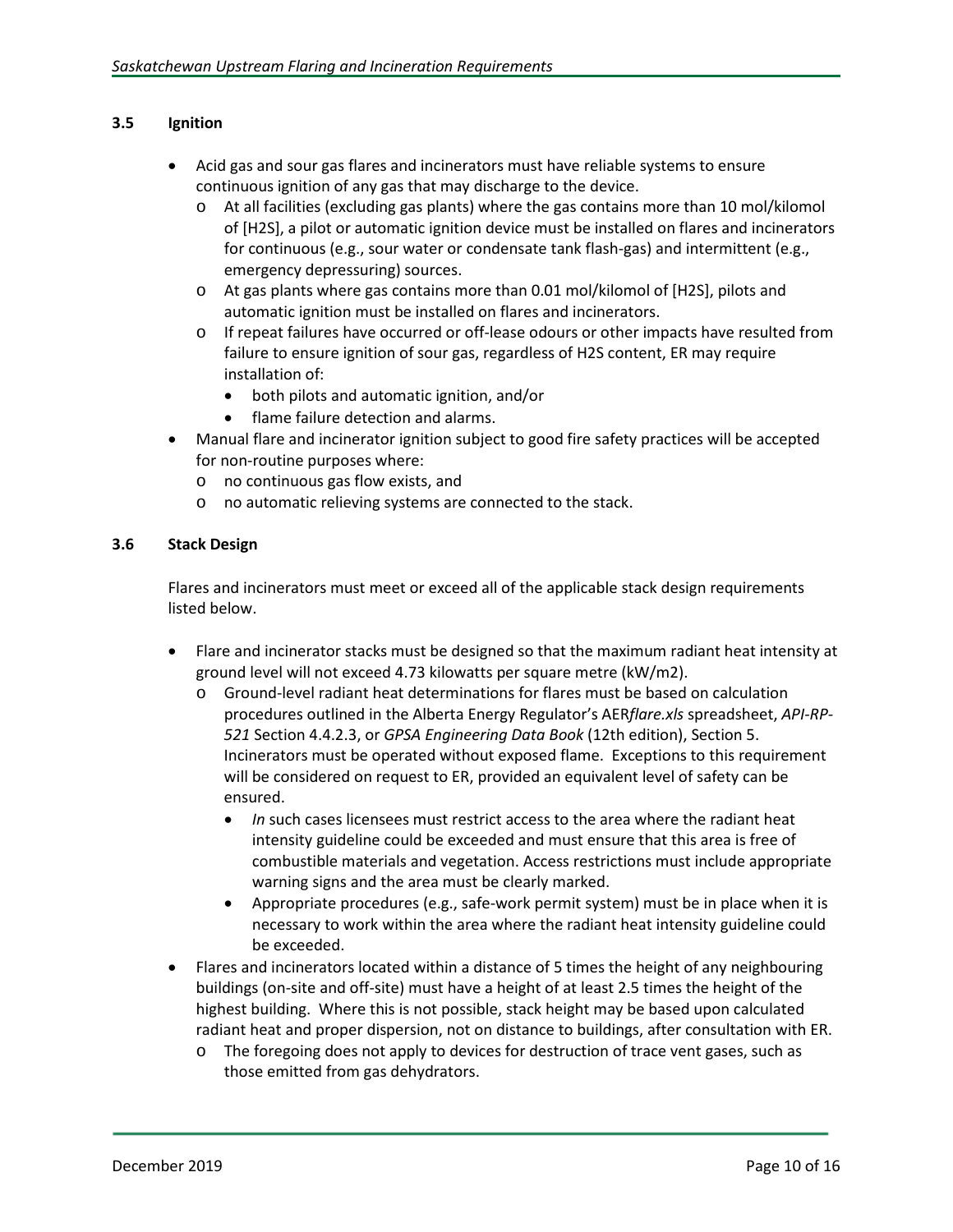- Flare stacks for acid or sour gas containing more than 10 mol/kmol of  $[H_2S]$  must have a minimum height of 12 m above ground level.
- Flares and incinerators must have sufficient height to provide adequate plume dispersion to comply with the Ambient Air Quality Standards prescribed by ENV for SO<sub>2</sub>.
	- o Proper stack heights must be used in order to minimize fuel consumption. If the use of supplemental fuel gas is proposed, all other options must be investigated first. Fuel gas usage and amounts must be justified.
	- o Interconnecting lines to the flare or incinerator must be secured to prevent whipping or flailing.

# <span id="page-10-0"></span>**3.7 Liquid Separation**

Entrained liquids in a flare or incinerator stream may reduce combustion efficiency and contribute to increased emissions of total reduced sulphur compounds, hydrocarbons, and products of incomplete combustion. Proper gas-liquid separation facilities adequate to protect the pipeline system or gas combustion system must be used.

The terms knockout, knockout drum, scrubber, and separator are used interchangeably. These requirements apply to all of these devices.

- Design information on flare and incinerator system liquid separation equipment must be submitted upon request to ER.
- Liquid separation equipment must be provided in both temporary (including well test) and permanent flare and incinerator systems to prevent the carryover of liquid hydrocarbons, water, or other liquids.
- Flare and incinerator separators must be designed in accordance with good engineering practice to remove droplets of 300 to 600 micron diameter and larger (see API-RP-521). Designs must be based on the lowest density hydrocarbon liquids that could be released to the flare or incinerator system.
- The flare and incinerator separators or knockout drums must be designed to have sufficient holding capacity for liquid that may accumulate as a result of upstream operations, such as hydrocarbon carryover, liquid slugs, and line condensation.
- Flare and incinerator separators in facilities constructed after the effective date of this directive must be equipped with high-level alarms that can be responded to by the licensee prior to liquid carryover, in addition to liquid level indication.
- High-level alarms and facility shutdowns must be installed on all flare and incinerator separators where liquid streams are directed to the separator for storage or where free liquids are contained in continuously combusted streams.
- Flare and incinerator separator high-level alarms must be connected to facility alarm panels and/or semi-attended facility alarm call-out systems if the facilities are so equipped.
- Well test vessels receiving production from oil wells must be equipped with a high-level shutdown, unless attended 24-hours a day and procedures for monitoring liquid levels are in place.
- Flare and incinerator separators or knockout drums used for liquid storage must be designed, installed and spaced in accordance with S-01.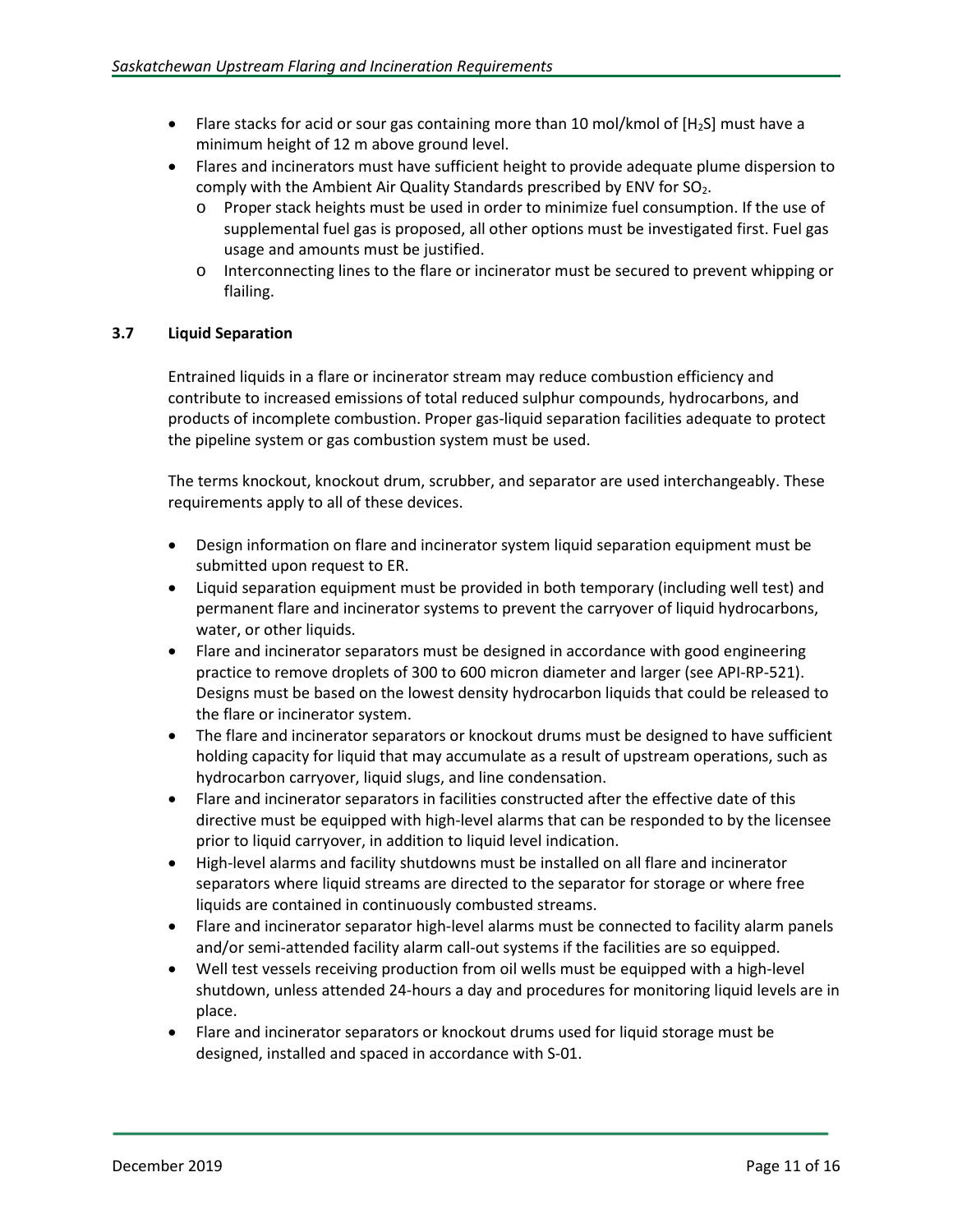# <span id="page-11-0"></span>**3.8 Exceptions to Separator Requirements**

ER does not require independent flare or incinerator separators in situations where the only vessels connected to the flare or incinerator are production separators equipped with an HLSD (or equivalent devices) or with a system that prevents liquids from entering the flare or incinerator.

The following limitations apply to this exception:

- The HLSD must be configured to shut down and block in, but not depressure, the battery. The HLSD trip level must be set so that adequate vapour-liquid separation is not impaired at maximum liquid level and vapour flow rates.
- If liquid carryover involving spills occurs around the flare or incinerator or if black smoke is formed, licensees must install adequately sized flare or incinerator separators.

# <span id="page-11-1"></span>**3.9 Backflash Control**

Inadequately purged flare or incinerator systems may have sufficient oxygen present to support combustion. Backflash may occur when the linear velocity of the combustible mixture of gas and air in the system is lower than the flame velocity.

- Licensees must take precaution to prevent backflash using appropriate engineering and operating practices, such as:
	- o installation of flame arresters between the point of combustion and the flare or incinerator separator, or
	- o provision of sufficient flare header sweep gas velocities (i.e., purge or blanket gas) to prevent oxygen intrusion into the flare or incinerator system.
- Check valves are not an acceptable form of backflash control.
- Safe work procedures must be in place to ensure complete purging of oxygen from flare or incinerator systems prior to ignition.
- Licensees must provide information on backflash controls to ER upon request if ER determines that there is a concern with the equipment or controls.

# <span id="page-11-2"></span>**3.10 Flare and Incinerator Spacing Requirements**

Licensees must follow good engineering and safety practices in the layout of facilities. Notwithstanding liquid separation requirements, unexpected liquid carryover to flares and incinerators can happen.

Adequate spacing of these devices from areas frequented by workers and from sources of combustible gas is prudent. Licensees must consult fire protection codes and guidelines as part of facility design.

- Flares and incinerators must be located, as measured from the base of the stack, at least:
	- o where applicable, the licensee may use the applicable equipment spacing specified in *The Oil and Gas Conservation Regulations, 2012*;
	- o 50 m away from wells, not including water disposal wells or water injection wells where there is no risk of flammable vapours;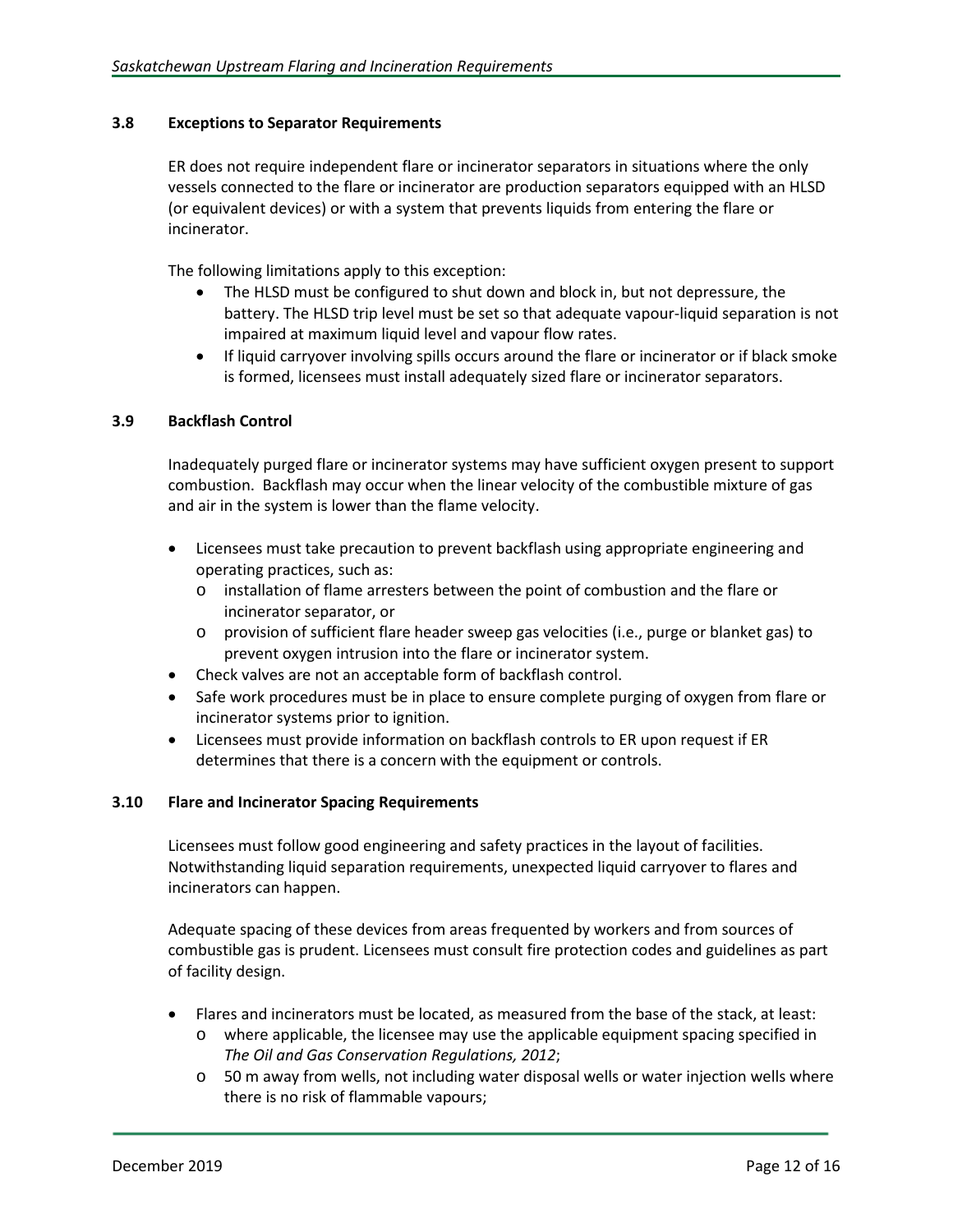- o 50 m away from storage tanks containing flammable liquids or flammable vapours; and
- o 25 m away from any oil and gas processing equipment.
- Flares and incinerators must be located, designed, and operated so that no hazard to public property is created. They must be at least:
	- o where applicable, the licensee may use the applicable equipment spacing specified in *The Oil and Gas Conservation Regulations, 2012*;
	- o 75 m away from surface improvements;
	- o 100 m away from an occupied residence;
	- o flare and incinerator spacing must comply with the requirements defined in the current The Prairie and Forest Fire Act; and
	- o Licensees must maintain areas surrounding flares and incinerators to minimize fire hazards.
- ER recommends that licensees also comply with The Prairie and Forest Fire Act in unforested areas where there is a fire hazard associated with flare and incinerator operations.
- In certain circumstances, ER may consider variances in flare and incinerator spacing requirements:
	- o ER discourages variance requests for new facilities.
	- o Existing well site equipment spacing waivers in effect prior to the effective date of this Guide are maintained.
	- o Licensees requesting a spacing variance must first consult relevant codes and engineering practices and provide related information in support of the variance request.

#### <span id="page-12-0"></span>**3.11 Compliance with Fire Bans**

Information on fire bans can be obtained from Saskatchewan Ministry of Environment's Web site at:

[http://www.saskatchewan.ca/government/government-structure/ministries/environment.](http://www.saskatchewan.ca/government/government-structure/ministries/environment)

# <span id="page-12-1"></span>**4. Contacts**

Inquiries regarding this directive can be made t[o ER.servicedesk@gov.sk.ca](mailto:ER.servicedesk@gov.sk.ca) or by phone at 1 (855) 219-9373.

#### **Ministry of Energy and Resources Field Offices**

Flaring and Incineration Emission Inquires, Notification or Complaints

| Estevan       | General Inquiry | (306) 637-4541 |
|---------------|-----------------|----------------|
| Kindersley    | General Inquiry | (306) 463-5400 |
| Lloydminster  | General Inquiry | (306) 825-6434 |
| Swift Current | General Inquiry | (306) 778-8252 |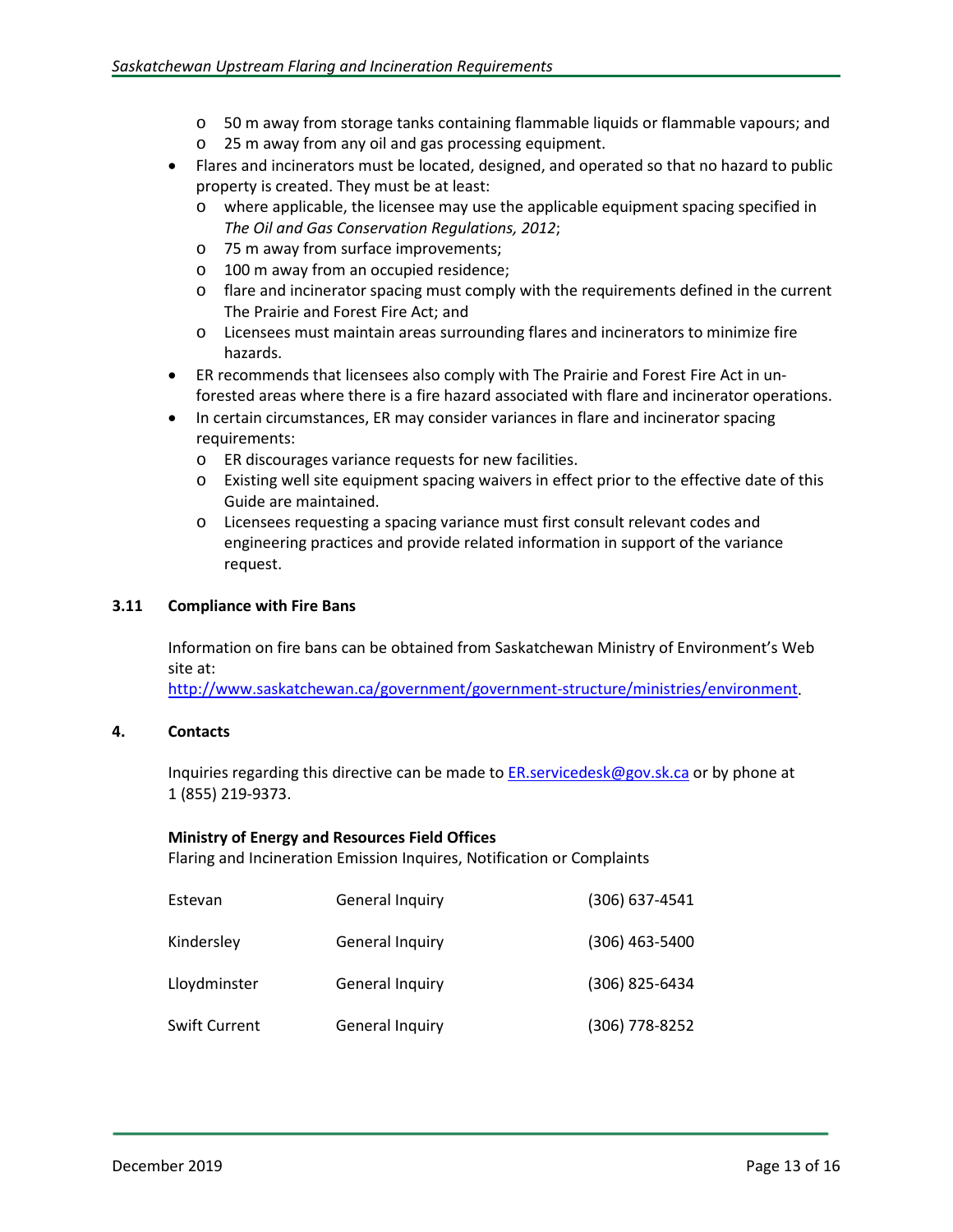# <span id="page-13-0"></span>**5. Glossary**

**"0.01 mol/kilomol"** mean 0.1% or 10 parts per million.

**"10 mol/kilomol"** mean 1 % or 10,000 parts per million.

**"[xxx]"** means concentration of a molecule. For example, [H2S] means concentrations of hydrogen sulphide.

**"acid gas"** means gas that is separated in the treating of solution or non-associated gas that contains hydrogen sulphide (H2S), total reduced sulphur compounds, and/or carbon dioxide  $(CO<sub>2</sub>)$ .

**"and"** means comply with all of the listed items.

**"associated gas"** means gas that is produced from an oil reservoir. This may apply to gas produced from a gas cap or in conjunction with oil.

# **"edge of the lease"** means:

- perimeter fence;
- at the lease berm;
- at the edge of the lease; or
- whichever is the lesser of the three.

"**flame type equipment**" means open flame equipment, other heating device or electrical device that has open ignition and/or it could potentially cause a fire or explosion. For the purpose of equipment spacing, flame type equipment includes, but is not limited to, steam boilers, free water knock-outs, dehydrators, generators, heaters, treaters, diesel engines without automatic air shut offs and heated water tanks on a skid.

**"fugitive emissions"** Unintentional releases of gas resulting from production, processing, transmission, storage, and delivery.

"**internal combustion engine exhaust**" means exhaust from gasoline engines, diesel engines with air shut-offs, natural gas engines, propane engines and their respective exhaust gases and free liquids. It does not include diesel engines with no air shut-offs. There are no spacing requirements applicable to internal combustion engines. The exhausts from these engines must be placed away from an oil and gas wellhead, a minimum distance of 6 metres. The exhausts from these engines must be pointed away from the wellhead, either by orientating the exhaust vertically up or pointing it in the opposite direction from the wellhead. Connecting engine exhaust to a wellhead is strictly prohibited.

**"natural gas booster compressors**" means a compressor that is portable with trailer or skid mounts and does not have a permanent concrete footing and does not exceed 250 horsepower. The natural gas booster compressors must be installed a minimum of 23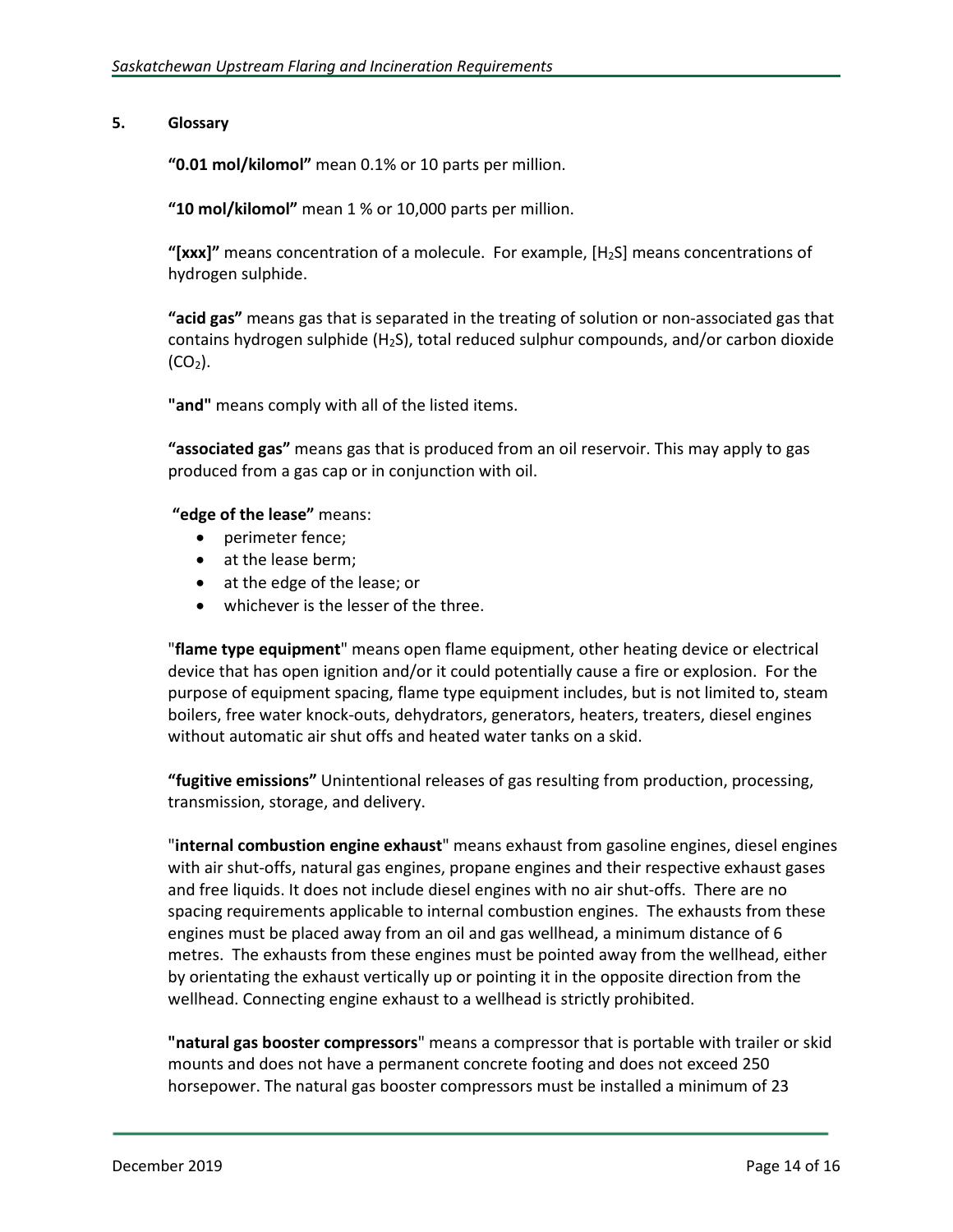metres from a wellhead. These compressors must comply with the requirements of the Ministry of Energy and Resources Guideline for Natural Gas Booster Compressors.

**"non-associated gas"** Gas produced from a gas pool (i.e., not associated with oil or bitumen reservoirs or with production).

**"non-routine flaring, venting, incinerating"** Intermittent and infrequent events such as planned maintenance, process upsets, and emergencies that result in flaring, venting, or incinerating.

**"oil and gas site"** means any sites or facilities associated with oil and gas exploration, recovery, production, processing, transmission, transportation, treatment and/or disposal. It includes waste processing facilities but it does not include refineries or upgraders. **"opacity"** means the degree expressed as a percentage to which an air contaminant obstructs the passage of light and obscures the view of an object in the background.

**"licensee"** means licensee of the well or facility.

**"or"** means comply with one of the items.

"**primary production facility**" means all upstream oil and gas facilities and any other oil and gas sites, including but not limited to gas wells, oil wells, water source wells, disposal wells, Enhanced Oil Recovery projects (steam, water, fire,  $CO<sub>2</sub>$ , solvent floods) and waste processing facilities.

"**primary liner**" means the upper most liner that covers all of the area within the dyke and it is keyed into the dyke walls or incorporated into the dyke wall.

"**produced products**" means upstream oil and gas products (unrefined), byproducts, wastes and materials contaminated with produced products. They include, but are not limited to, crude oil, condensate, drilling fluids, drilling waste, frac fluids, frac sands, liquid petroleum gas, oily byproduct, produced water, produced sand and any other material contaminated with produced products.

"**process equipment**" means any non-flame type equipment used in the upstream petroleum recovery or treatment process such as amine tank, pop tank, scrubber, sweetener and separator. Process equipment generally does not have a permanent footing.

**"routine flaring, venting, incinerating"** applies to continuous flaring, venting, and incinerating.

**"S-01"** means *The Saskatchewan Upstream Petroleum Industry Storage Standards*.

**"separator"** means an apparatus for separating liquid and gas at the surface as they are produced from a well.